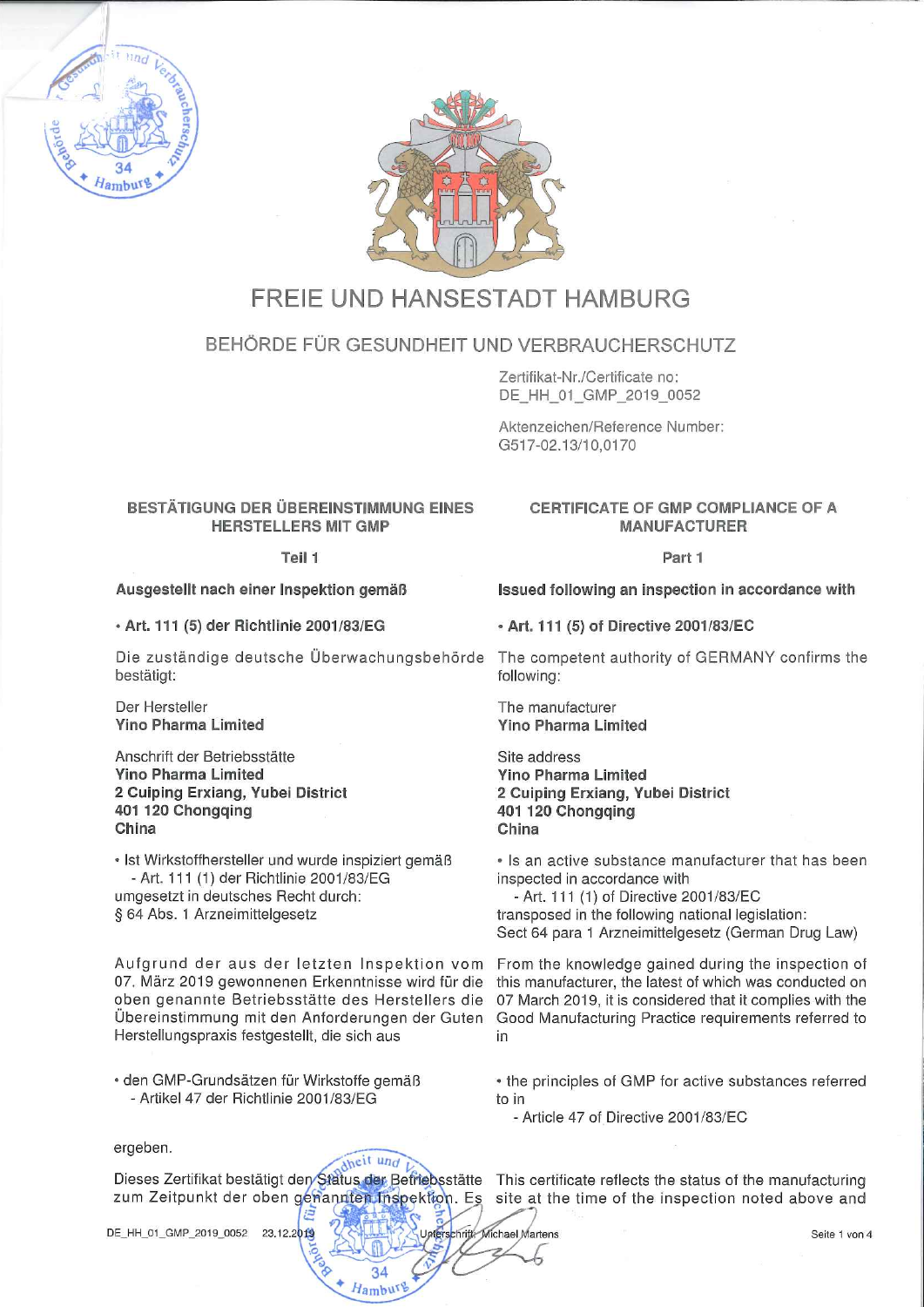sollte nicht zur Bestätigung der Übereinstimmung should not be relied upon to reflect the compliance herangezogen werden, wenn seit der genannten  $\,$ status if more than three years have elapsed since th $\,$ Inspektion mehr als drei Jahre vergangen sind. Nach date of that inspection, after which time the issuing Ablauf dieser Zeit sollte mit der zuständigen Behörde authority should be consulted. This certificate is valic Kontakt aufgenommen werden. Das Zertifikat ist nur only when presented with all pages and both parts bei Vorlage sämtlicher Seiten inklusive der Teile 1 und and 2. The authenticity of this certificate may be 2 gültig. Die Echtheit dieses Zertifikates kann ggf. verified with the issuing authority durch die ausstellende Behörde bestätigt werden.



Unterschrift: Michael Martens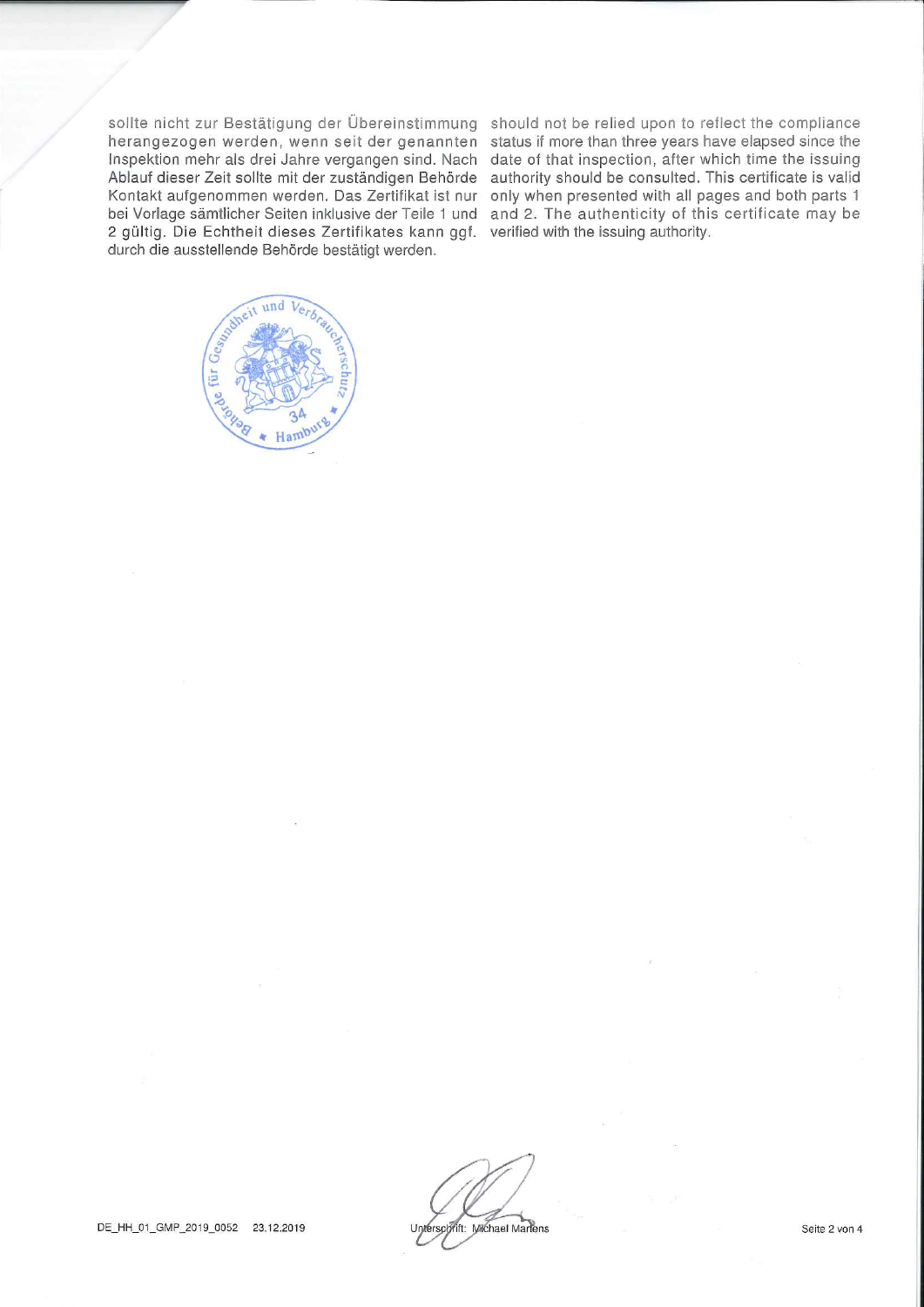Part 2

Wirkstoffe

Wirkstoffherstellung. Substanzen, die Gegenstand derInspektion waren:

Heparin Natrium

- 3.2 Gewinnung von Wirkstoffen aus natürlichen**Quellen**
- 3.2.2 Gewinnung von Wirkstoffen aus tierischemAusgangsmaterial
- 3.5 Abschließende Bearbeitungsschritte
- 3.5.2 Primärverpacken (Abfüllen/Verschließen des Wirkstoffs in ein Verpackungsmaterial,das in direktem Kontakt mit dem Stoff steht)
- 3.5.3 Sekundärverpacken (Verpacken des geschlossenen Primärbehältnisses in eine äußere Umhüllung oder Behältnis. DieserSchritt beinhaltet auch jegliche Kennzeichnung des Materials, die derdentifizierung oder Ruckverfolgbarkeit (Chargenbezeichnung) des Wirkstoffes dient)
- 3.6 Qualitätskontrolle
- 3.6.1 Physikalische/chemische Prüfung
- 3.6,2 Mikrobiologische Prüfung mit Ausnahme derSterilitätsprüfung

#### Heparin Calcium

- 3.2 Gewinnung von Wirkstoffen aus natürlichen**Quellen**
- 3.2.2 Gewinnung von Wirkstoffen aus tierischemAusgangsmaterial
- 3.5 Abschließende Bearbeitungsschritte
- 3.5.2 Primärverpacken (Abfüllen/Verschließenies wirkstoffs in ein Verpackungsmaterial, das in direktem Kontakt mit dem Stoff steht)
- 3.5.3 Sekundärverpacken (Verpacken des geschlossenen Primärbehältnisses in eine äußere Umhüllung oder Behältnis. DieserSchritt beinhaltet auch jeglichekennzeichnung des Materials, die der Identifizierung oder Rückverfolgbarkeit(Chargenbezeichnung) des Wirkstoffes dient)
- 3.6 Qualitätskontrolle
- 3.6.1 Physikalische / chemische Prüfung
- 3.6.2 Mikrobiologische Prüfung mit Ausnahme derSterilitätsprüfung $\epsilon$ , i.e.  $\epsilon$

 $\sim$   $\sim$ 

Michael-Martens

1:00  $-2$  $30.711.5723$   $21$ 

 $\frac{34}{\text{ambin}}$ 

# substances and the substances of  $\sim$

Manufacture of active substance. Names of substancessubject to inspection:

## Heparin Sodium

- 3.2 Extraction of Active Substance from Natural Sources
- 3.2.2 Extraction of substance from animal source
- 3.5 General Finishing Steps
- 3.5.2 Primary Packaging (enclosing, sealing the active substance within a packing materia!which is in direct contact with the substance)
- 3.5.3 Secondary Packaging (placing the sealed primary package within an outer packaging material or Container. This also includes anyabelling of the material which could be used or identification or traceability (lot numbering of the active substance)
- 3.6 Quality control testing
- 3.6.1 Physical / Chemical testing
- 3.6.2 Microbiological testing excluding sterilitytesting

#### Heparin Calcium

- 3.2 Extraction of Active Substance from NaturalSources
- 3.2.2 Extraction of substance from animal source
- 3.5 General Finishing Steps
- 3.5.2 Primary Packaging (enclosing, sealing the active substance within a packing materialwhich is in direct contact with the substance)
- 3.5.3 Secondary Packaging (placing the sealed primary package within an outer packaging material or Container. This also includes any labelling of the material which could be usedor identification or traceability (lot numbering of the active substance)
- 3.6 Quality control testing
- 3.6.1 Physical / Chemical testing
- 3.6.2 Microbiological testing excluding sterilitytesting